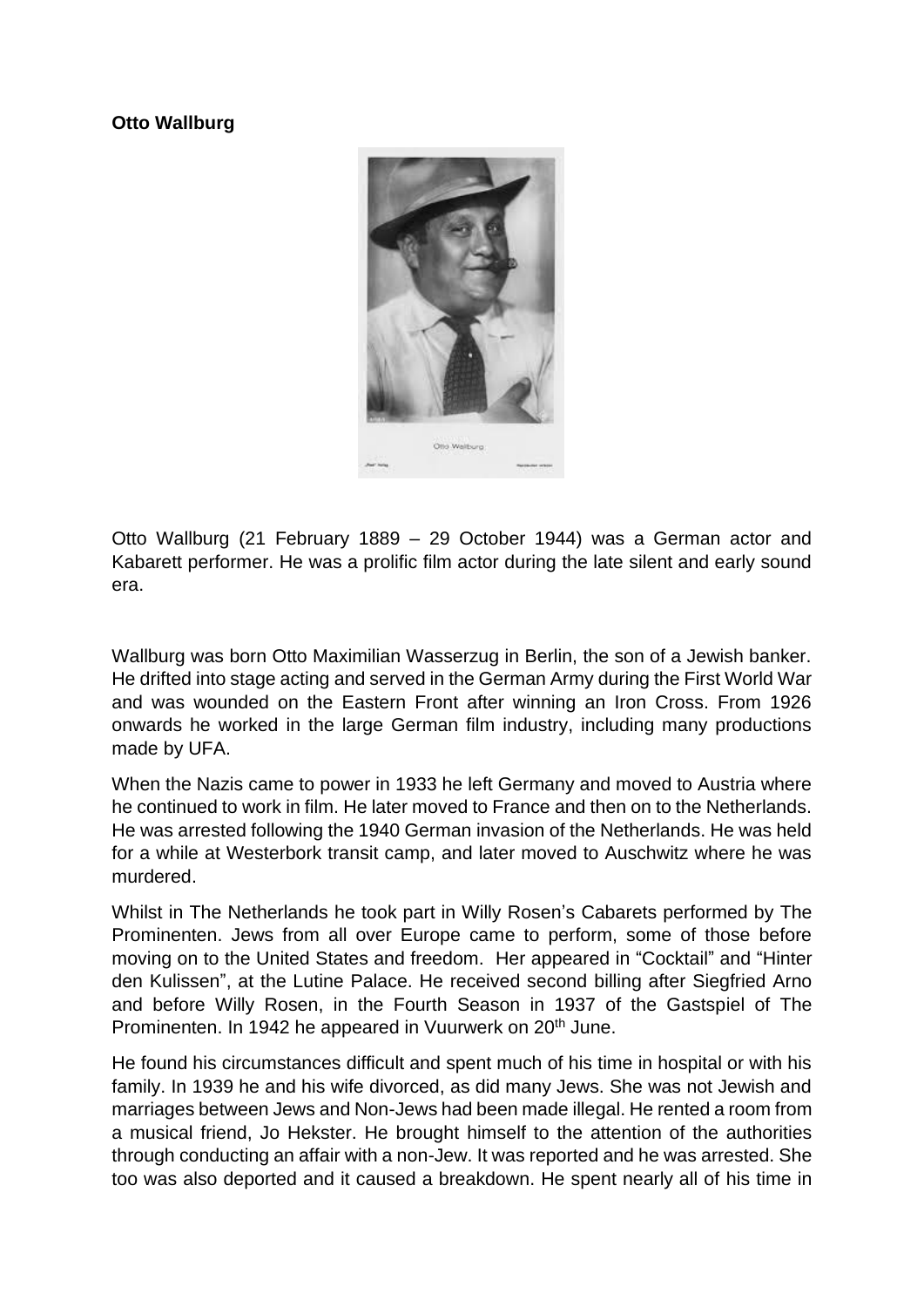the hospital at Westerbork. Which explains why he never performed in any of the Cabaret Shows put on by Willy Rosen, Eric Ziegler and Max Ehrlich.

He remained in Westerbork until 31<sup>st</sup> July 1944 when he was transported on train, XXIV/6 to Theresienstadt as number 203. There were 213 people on that train, by the end of the war only 13 were still alive. He remained at Theresienstadt for 3 months when he was transported to Auschwitz on Train Ev, number 434 on October 28<sup>th</sup> 1944. On this train there were 1,865 people. He was murdered on arrival on the 29<sup>th</sup> of October 1944. Only one person saw the end of the war from that transport.



Film Appearances:

- *[Chaste Susanne](https://en.wikipedia.org/wiki/Chaste_Susanne_(film))* (1926)
- *[Adventures of a Ten Mark Note](https://en.wikipedia.org/wiki/Adventures_of_a_Ten_Mark_Note)* (1926)
- *[Derby](https://en.wikipedia.org/wiki/Derby_(1926_film))* (1926)
- *[We'll Meet Again in the Heimat](https://en.wikipedia.org/wiki/We%27ll_Meet_Again_in_the_Heimat)* (1926)
- *[The Transformation of Dr. Bessel](https://en.wikipedia.org/wiki/The_Transformation_of_Dr._Bessel)* (1927)
- *[The Mistress of the Governor](https://en.wikipedia.org/wiki/The_Mistress_of_the_Governor)* (1927)
- *[Light-Hearted Isabel](https://en.wikipedia.org/wiki/Light-Hearted_Isabel)* (1927)
- *[Grand Hotel](https://en.wikipedia.org/wiki/Grand_Hotel_(1927_film))* (1927)
- *[Heaven on Earth](https://en.wikipedia.org/wiki/Heaven_on_Earth_(1927_German_film))* (1927)
- *[My Friend Harry](https://en.wikipedia.org/wiki/My_Friend_Harry)* (1928)
- *[Theatre](https://en.wikipedia.org/wiki/Theatre_(film))* (1928)
- *[A Modern Casanova](https://en.wikipedia.org/wiki/A_Modern_Casanova)* (1928)
- *[Love in the Cowshed](https://en.wikipedia.org/wiki/Love_in_the_Cowshed)* (1928)
- *[Foolishness of His Love](https://en.wikipedia.org/wiki/Foolishness_of_His_Love)* (1929)
- *[The Night Belongs to Us](https://en.wikipedia.org/wiki/The_Night_Belongs_to_Us)* (1929)
- *[The Woman Everyone Loves Is You](https://en.wikipedia.org/wiki/The_Woman_Everyone_Loves_Is_You)* (1929)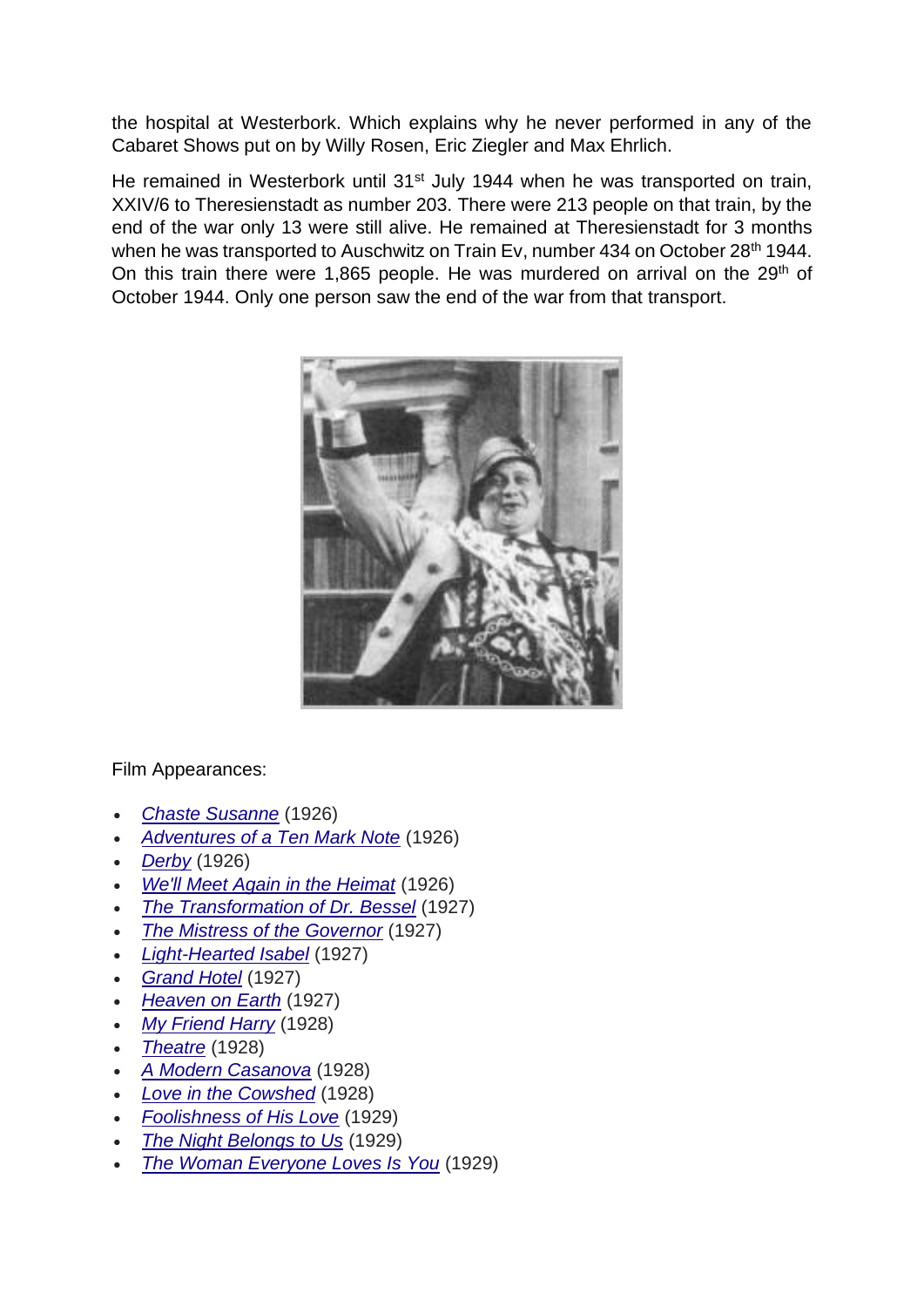- *[The Crimson Circle](https://en.wikipedia.org/wiki/The_Crimson_Circle_(1929_film))* (1929)
- *[Column X](https://en.wikipedia.org/wiki/Column_X)* (1929)
- *[Trust of Thieves](https://en.wikipedia.org/wiki/Trust_of_Thieves)* (1929)
- *[The Fourth from the Right](https://en.wikipedia.org/wiki/The_Fourth_from_the_Right)* (1929)
- *[Marriage in Trouble](https://en.wikipedia.org/wiki/Marriage_in_Trouble)* (1929)
- *[Foolish Happiness](https://en.wikipedia.org/wiki/Foolish_Happiness)* (1929)
- *[His Best Friend](https://en.wikipedia.org/wiki/His_Best_Friend_(1929_film))* (1929)
- *[Men Without Work](https://en.wikipedia.org/wiki/Men_Without_Work)* (1929)
- *[The Merry Widower](https://en.wikipedia.org/wiki/The_Merry_Widower)* (1929)
- *[Der Hampelmann](https://en.wikipedia.org/w/index.php?title=Der_Hampelmann&action=edit&redlink=1)* (1930)
- *[Heute nacht -](https://en.wikipedia.org/w/index.php?title=Heute_nacht_-_eventuell&action=edit&redlink=1) eventuell* (1930)
- *[The Song Is Ended](https://en.wikipedia.org/wiki/The_Song_Is_Ended)* (1930)
- *[Petit officier... Adieu!](https://en.wikipedia.org/w/index.php?title=Petit_officier..._Adieu!&action=edit&redlink=1)* (1930)
- *[Hans in Every Street](https://en.wikipedia.org/wiki/Hans_in_Every_Street)* (1930)
- *[There Is a Woman Who Never Forgets You](https://en.wikipedia.org/wiki/There_Is_a_Woman_Who_Never_Forgets_You)* (1930)
- *[Hocuspocus](https://en.wikipedia.org/wiki/Hocuspocus_(1930_film))* (1930)
- *[The Widow's Ball](https://en.wikipedia.org/wiki/The_Widow%27s_Ball)* (1930)
- *[Yorck](https://en.wikipedia.org/wiki/Yorck)* (1931)
- *[Salto Mortale](https://en.wikipedia.org/wiki/Salto_Mortale_(1931_German_film))* (1931)
- *[Who Takes Love Seriously?](https://en.wikipedia.org/wiki/Who_Takes_Love_Seriously%3F)* (1931)
- *[Her Grace Commands](https://en.wikipedia.org/wiki/Her_Grace_Commands)* (1931)
- *[Congress Dances](https://en.wikipedia.org/wiki/Congress_Dances)* (1931)
- *[Seitensprünge](https://en.wikipedia.org/w/index.php?title=Seitenspr%C3%BCnge&action=edit&redlink=1)* (1931)
- *[Queen of the Night](https://en.wikipedia.org/wiki/Queen_of_the_Night_(1931_German-language_film))* (1931)
- *[The Woman They Talk About](https://en.wikipedia.org/wiki/The_Woman_They_Talk_About)* (1931)
- *[Bombs on Monte Carlo](https://en.wikipedia.org/wiki/Bombs_on_Monte_Carlo_(1931_film))* (1931)
- *[The Little Escapade](https://en.wikipedia.org/wiki/The_Little_Escapade)* (1931)
- *[Alarm at Midnight](https://en.wikipedia.org/wiki/Alarm_at_Midnight)* (1931)
- *[Der Hochtourist](https://en.wikipedia.org/w/index.php?title=Der_Hochtourist&action=edit&redlink=1)* (1931)
- *[Ronny](https://en.wikipedia.org/wiki/Ronny_(1931_film))* (1931)
- *[That's All That Matters](https://en.wikipedia.org/wiki/That%27s_All_That_Matters_(film))* (1931)
- *[The Opera Ball](https://en.wikipedia.org/wiki/The_Opera_Ball_(1931_film))* (1931)
- *[Her Majesty the Barmaid](https://en.wikipedia.org/wiki/Her_Majesty_the_Barmaid)* (1931)
- *[Weekend in Paradise](https://en.wikipedia.org/wiki/Weekend_in_Paradise_(1931_film))* (1931)
- *[When the Soldiers](https://en.wikipedia.org/wiki/When_the_Soldiers)* (1931)
- *[Frederica](https://en.wikipedia.org/wiki/Frederica_(film))* (1932)
- *[Spoiling the Game](https://en.wikipedia.org/wiki/Spoiling_the_Game)* (1932)
- *[Distorting at the Resort](https://en.wikipedia.org/wiki/Distorting_at_the_Resort)* (1932)
- *[How Shall I Tell My Husband?](https://en.wikipedia.org/wiki/How_Shall_I_Tell_My_Husband%3F)* (1932)
- *[The Beautiful Adventure](https://en.wikipedia.org/wiki/The_Beautiful_Adventure_(1932_German-language_film))* (1932)
- *[The Black Hussar](https://en.wikipedia.org/wiki/The_Black_Hussar_(1932_film))* (1932)
- *[Two Hearts Beat as One](https://en.wikipedia.org/wiki/Two_Hearts_Beat_as_One_(film))* (1932)
- *[When Love Sets the Fashion](https://en.wikipedia.org/wiki/When_Love_Sets_the_Fashion)* (1932)
- *[The Song of Night](https://en.wikipedia.org/wiki/The_Song_of_Night)* (1932)
- *[Greetings and Kisses, Veronika](https://en.wikipedia.org/wiki/Greetings_and_Kisses,_Veronika)* (1933)
- *[The Tsarevich](https://en.wikipedia.org/wiki/The_Tsarevich_(1933_film))* (1933)